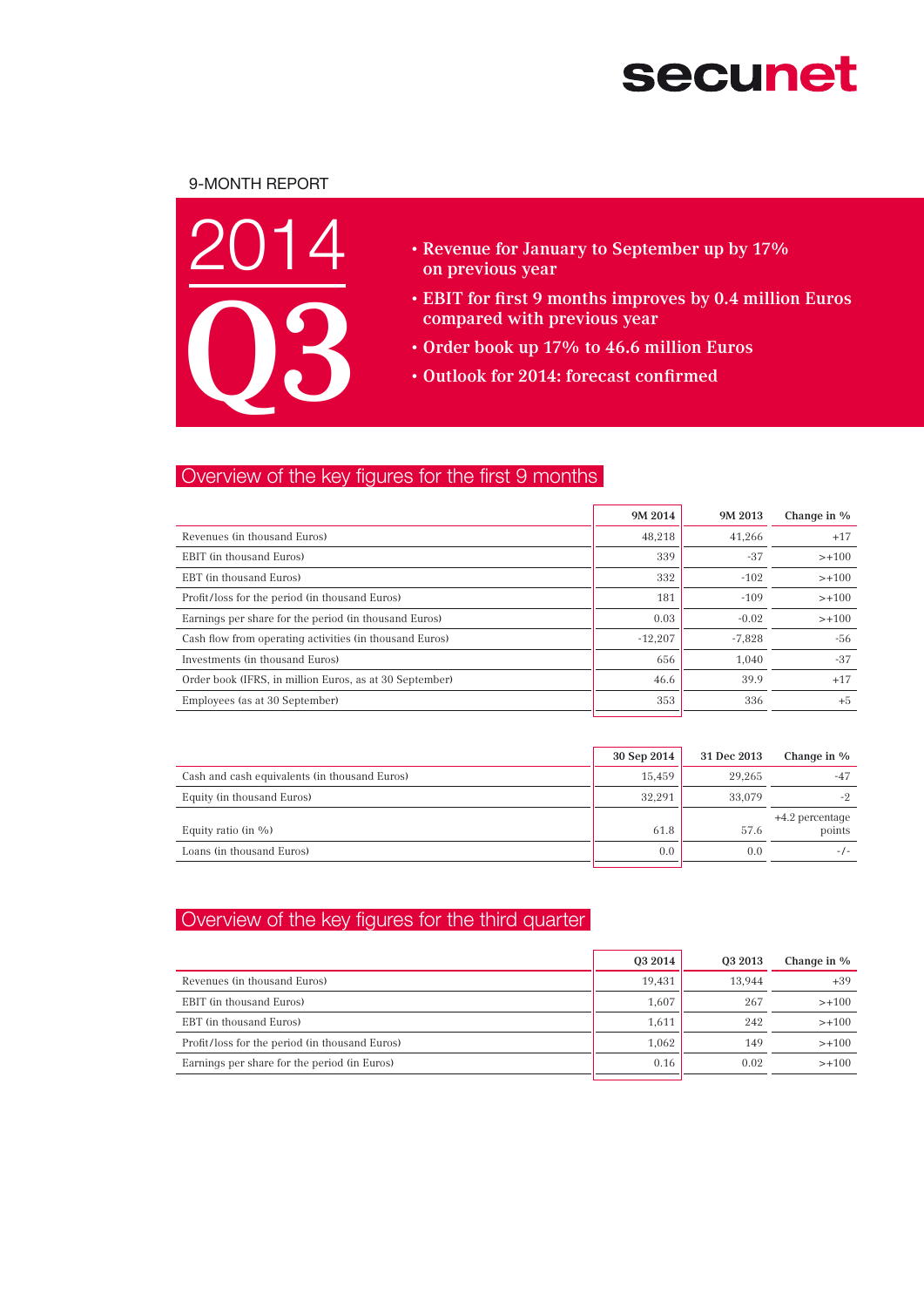## The secunet share

| Reuters     | YSNG.DE      |
|-------------|--------------|
| Bloomberg   | <b>YSN</b>   |
| WKN         | 727650       |
| <b>ISIN</b> | DE0007276503 |

|                                  | 30 Sep 2014           | 30 Sep 2013           |
|----------------------------------|-----------------------|-----------------------|
| Price (in Euros)                 | 18.21                 | 15.30                 |
| Number of shares                 | 6,500,000             | 6,500,000             |
| Market capitalisation (in Euros) | 118,365,000           | 99,450,000            |
| 52W high/low (in Euros)          | H: 24.00/<br>L: 15.20 | H: 16.70/<br>L: 10.30 |
|                                  |                       |                       |
|                                  | 9M 2014               | 9M 2013               |

Average daily trading volume (Xetra) 1,097 1,097 1,097 1,097 1,097 1,097 1,097 1,097 1,097 1,097 1,097 1,097 1,097 1,097 1,097 1,097 1,097 1,097 1,097 1,097 1,097 1,097 1,097 1,097 1,097 1,097 1,097 1,097 1,097 1,097 1,097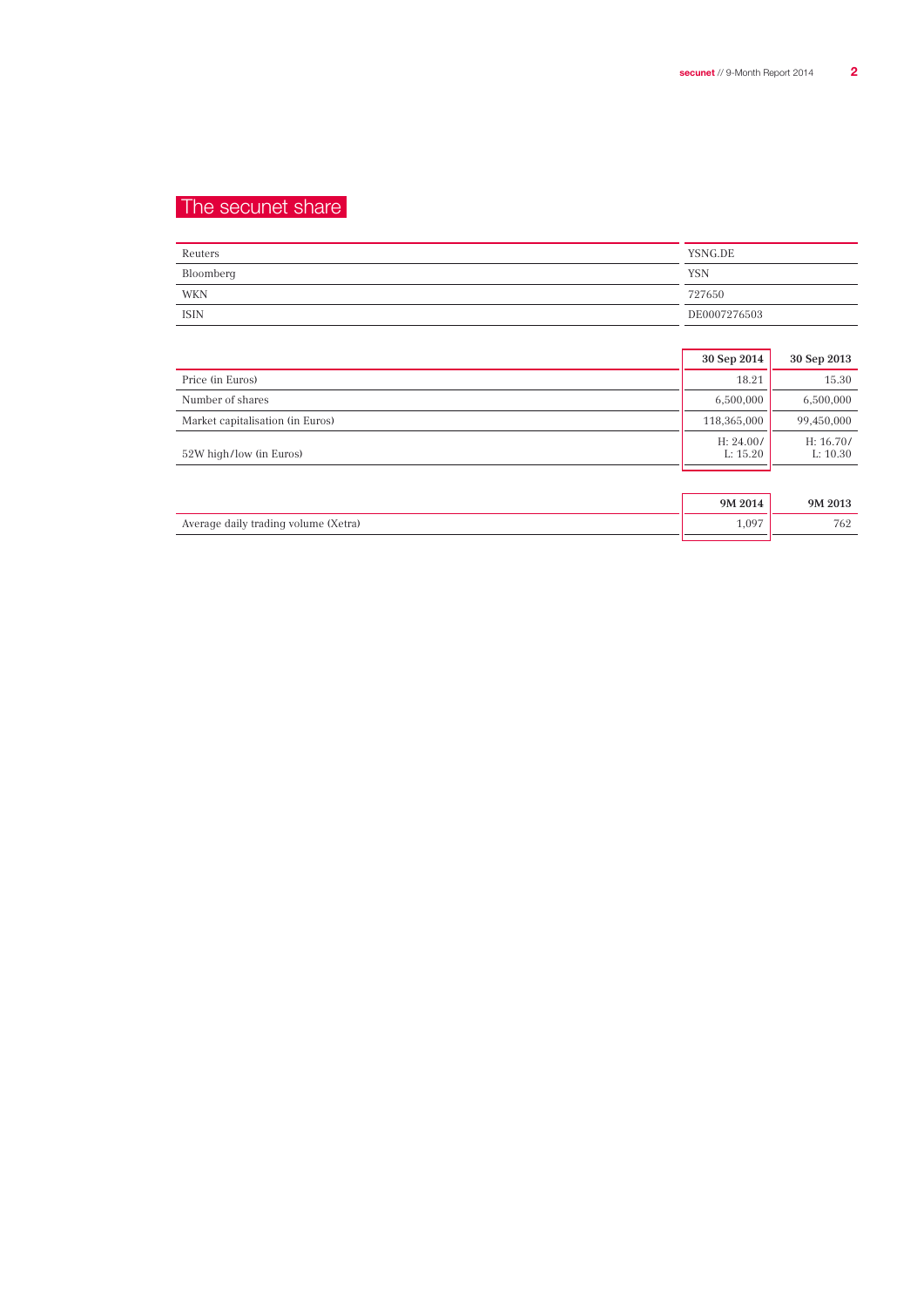## Interim Group Management Report as at 30 September 2014

## Revenue performance

In the first nine months of the 2014 financial year, the secunet Group generated revenues of 48.2 million Euros. Compared with the same period the previous year (41.3 million Euros), this represents a rise of 6.9 million Euros or 17%. The increase in revenues can be attributed to a sharp rise in the Public Sector business unit.

At 19.4 million Euros, the revenues for Q3 2014 are 39% higher than the revenues for the same quarter of the previous year (13.9 million Euros). Revenue performance for the individual quarters of 2014 shows the usual seasonal trend in the business of the secunet Group: after a relatively weak first quarter, there was a reversal of this trend in Q2 and a clear increase in momentum in the third quarter.

## Earnings performance

The earnings before interest and taxes (EBIT) of the secunet Group for the period from January to September 2014 totalled 0.3 million Euros. Compared with EBIT in the same period of the previous year (-37 thousand Euros), this represents an improvement of 0.4 million Euros.

In the third quarter of 2014 alone, EBIT of 1.6 million Euros was generated, which corresponds to an increase of 1.3 million Euros compared with the previous year (0.3 million Euros).

The earnings performance in the first nine months of the year can be attributed to the following changes within the individual expense items:

The cost of sales increased by 6 million Euros, or 18%, from 32.8 million Euros to 38.8 million Euros. Essential factors for this rise are increased material costs for sales of trade goods and increased personnel expenditure as a result of expanding the workforce.

Selling expenses went up by 0.3 million Euros, or 6%, from 6.0 million Euros in the previous year to 6.3 million Euros in the period from January to September 2014. This rise is due to the increase in personnel expenses and higher costs for sales support.

The general administration costs rose by 6%, or 0.1 million Euros, from 2.5 million Euros to 2.6 million Euros for the first nine months of 2014. This increase is primarily due to higher personnel expenditure.

The results for the first nine months of 2014 were therefore still mainly driven by the cost of sales.

The financial result for the period from January to September 2014 is -7 thousand Euros compared to -64 thousand Euros in the previous year.

secunet incurred 150 thousand Euros of tax expense for the first nine months of 2014. This figure was just 7 thousand Euros in the previous year, due to the negative earnings before taxes for the period.

Earnings after tax for the period from January to September 2014 are 0.2 million Euros compared to -0.1 million Euros in the previous year. Earnings per share rose from -0.02 Euro in the previous year to 0.03 Euro in the first nine months of 2014.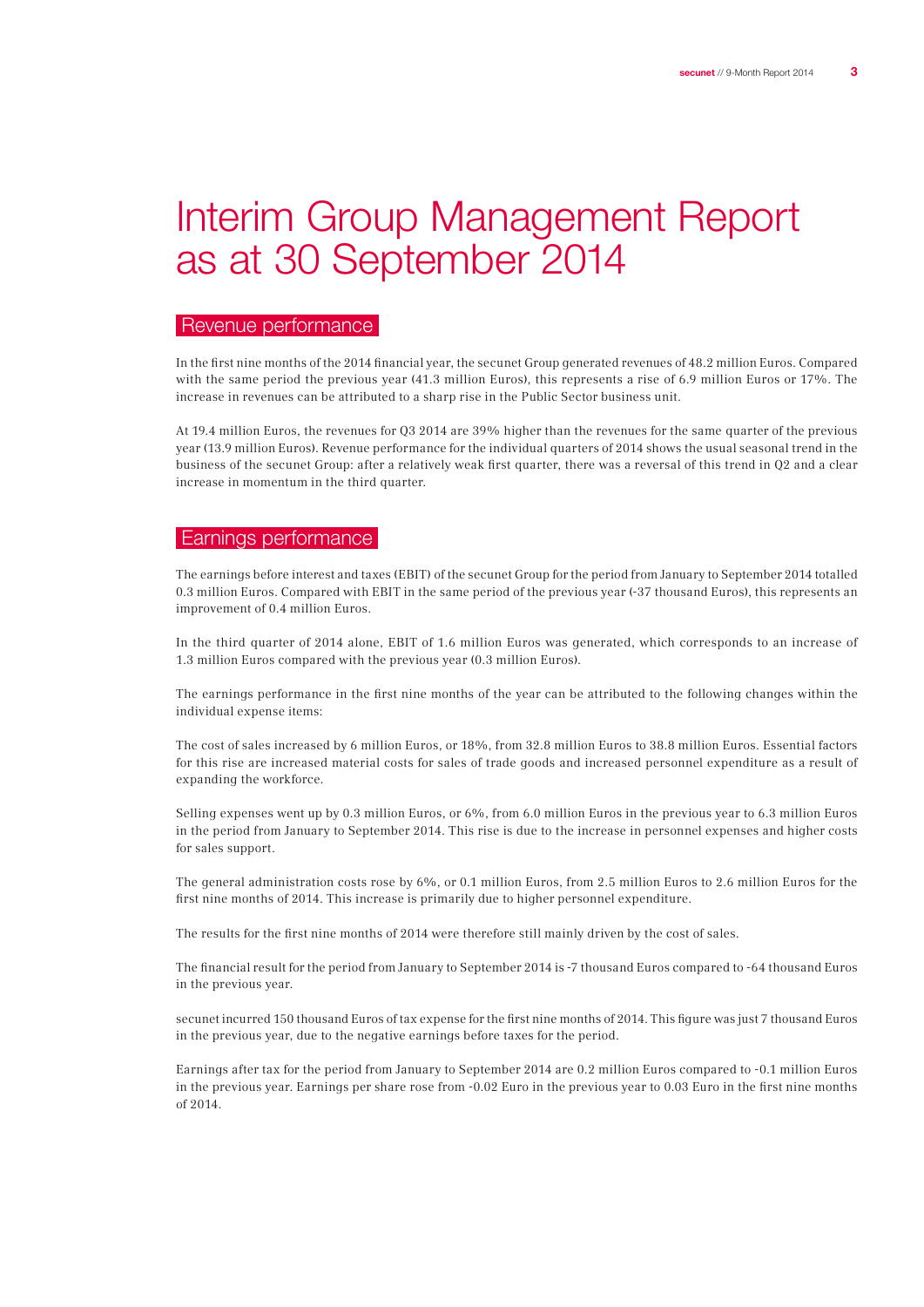## Segment reporting

secunet Security Networks AG is divided into two business units according to target groups.

secunet Security Networks AG focusses its business on the target group of public sector clients who are served by the Public Sector business unit. Revenues in the Public Sector business unit increased by 8.2 million Euros, or 27%, from 30.6 million Euros in the first nine months of 2013 to 38.8 million Euros in the current year, while the Business Sector business unit experienced a decrease in revenues. Therefore, the contribution made by the Public Sector business unit to Group revenues rose from 74% for the months from January to September 2013 to 80% for the same period of the current financial year.

The Public Sector business unit serves customers in the public sector: in Germany these are authorities and other public clients, and abroad they are international organisations and respective national public clients. The product portfolio in the Public Sector comprises the High Security solutions based on the SINA product range, as well as IT security solutions and consulting for e-government, authorities and international organisations. The portfolio also includes biometric identification systems for ID and border control, among other purposes.

The Public Sector business unit achieved EBIT of 0.6 million Euros in the first nine months of 2014 compared to -0.5 million Euros in the same period of the previous year. The improvement in EBIT can be attributed to a moderate increase in overall costs in the business unit: while the cost of sales increased proportionately to revenues, by 27% from 25.1 million Euros to 31.7 million Euros, selling expenses (up 6% from 4.1 million Euros in the previous year to 4.4 million Euros in the period from January to September 2014) and general administration costs (up 7% from 1.9 million Euros in the previous year to 2.0 million Euros in the current year) rose only slightly.

20% of Group revenues (previous year: 26%) were generated in the Business Sector business unit. Revenues in the Business Sector business unit decreased by 11%, or 1.3 million Euros, from 10.7 million Euros in the months from January to September 2013 to 9.4 million Euros in the same period of the current year. This was due to a major project that was accounted for in the previous year.

This business unit addresses IT security issues affecting the private sector with services including IT security consulting and solutions for companies in the private sector. It specialises in solutions for the automotive industry and for operators in the field of critical infrastructures (including suppliers).

The cost of sales in the Business Sector business unit declined at a lower rate than revenues, by 9% from 7.8 million Euros in the period from January to September 2013 to 7.1 million Euros in the same period of the current year. Selling expenses and general administration costs remained unchanged at 1.9 million Euros and 0.6 million Euros respectively. Overall, the costs in the Business Security business unit fell by 7%, or 0.7 million Euros from 10.3 million Euros in the first nine months of 2013 to 9.6 million Euros in the current year. This reduction in costs could not compensate for the 1.3 million Euros decline in revenues on the earnings side: EBIT in the Public Sector business unit decreased accordingly from 0.4 million Euros in the previous year to -0.2 million Euros in the first nine months of the current year.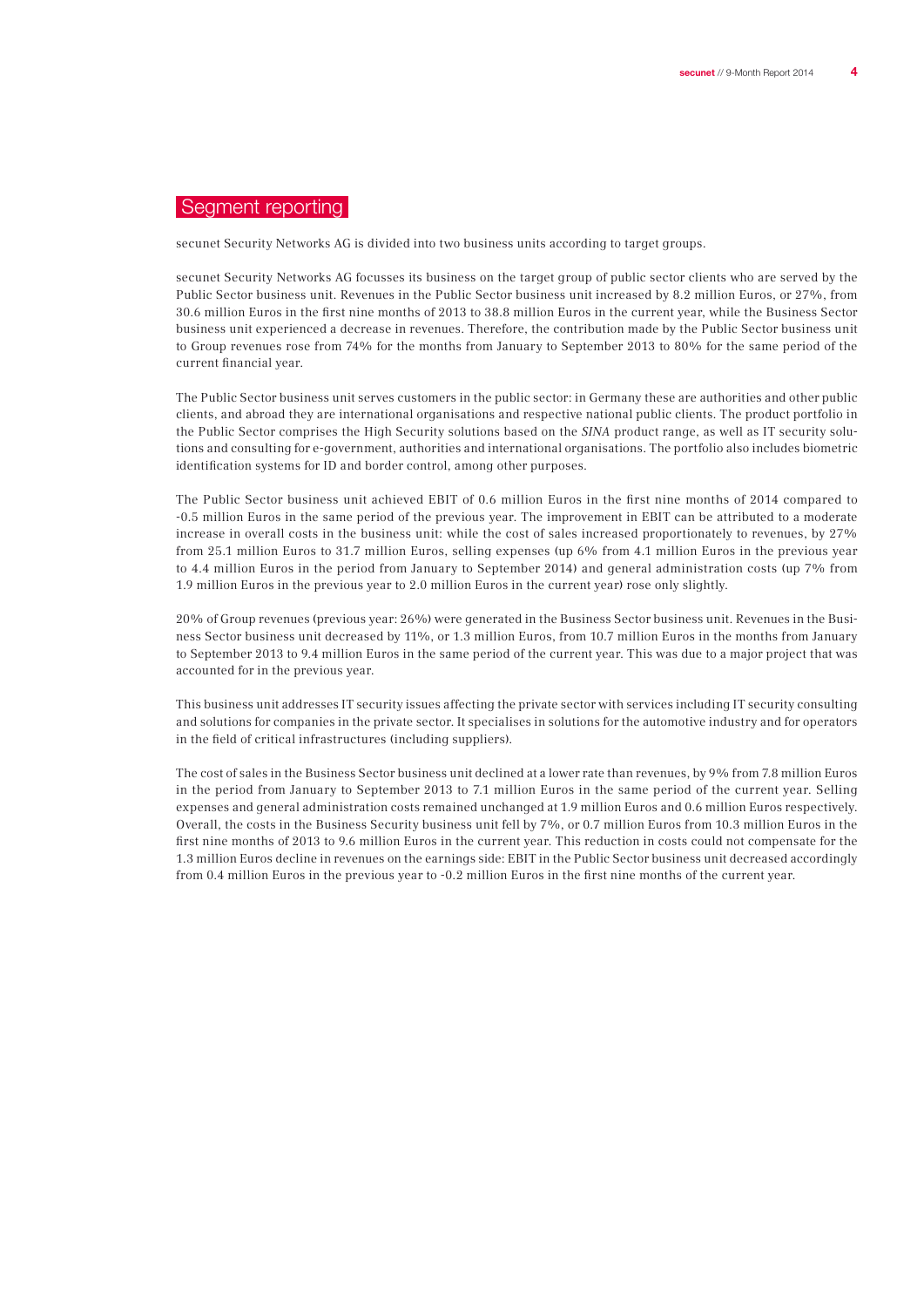## Assets and financial position

The following items on the balance sheet show a significant change as at the reporting date of 30 September 2014 compared with the figure as at 31 December 2013:

- Trade receivables exceed the figure at the end of the previous year by 40% or 6.1 million Euros. The reason for this is the general increase in revenues in the current financial year compared with the previous year as well as the high revenues in the third quarter, which were primarily generated in September.
- Inventories increased by 0.9 million Euros or 25%. This was a result of building up stocks of hardware with the aim of securing delivery capacity in the fourth quarter of the year.
- Income tax receivables rose by 1.3 million Euros due to advance tax payments.
- Other current liabilities and trade accounts payable fell by a total of 5.1 million Euros. This result continued to be influenced by the fact that a large number of supplier invoices received at the end of 2013 were settled in the first few months of the year.
- As a result of these changes, the amount of cash and cash equivalents was reduced by 13.8 million Euros from 29.3 million Euros as at 31 December 2013 to 15.5 million Euros as at 30 September 2014.

secunet has not taken out any loans and has an unchanged debt/equity ratio of 0%.

## Cash flow

After the first nine months of 2014, cash flow from operating activities is -12.1 million Euros, which is down on the previous year's figure of -7.8 million Euros. The increase of 4.4 million Euros in cash outflow is largely due to the strong rise in receivables (effect: decrease of 8.9 million Euros), which were offset by lower utilization of provisions (effect: increase of 2.8 million Euros) and a smaller decrease in liabilities (effect: increase of 1.8 million Euros).

There was a cash outflow of 0.7 million Euros in the first nine months of 2014 due to investment activities, compared to 1.1 million Euros the previous year.

The difference in cash flow from financing activities for the periods from January to September 2013 and 2014 due to an increased cash outflow of -0.9 million Euros is primarily explained by the fact that in 2014, a dividend was paid out to secunet Security Networks AG shareholders for the first time from the net income for the year 2013; this amounted to a total of approximately 1.0 million Euros.

This results in an outflow of cash and cash equivalents of 13.8 million Euros after nine months of the 2014 financial year. Liquid funds as at 30 September 2014 were therefore 15.5 million Euros.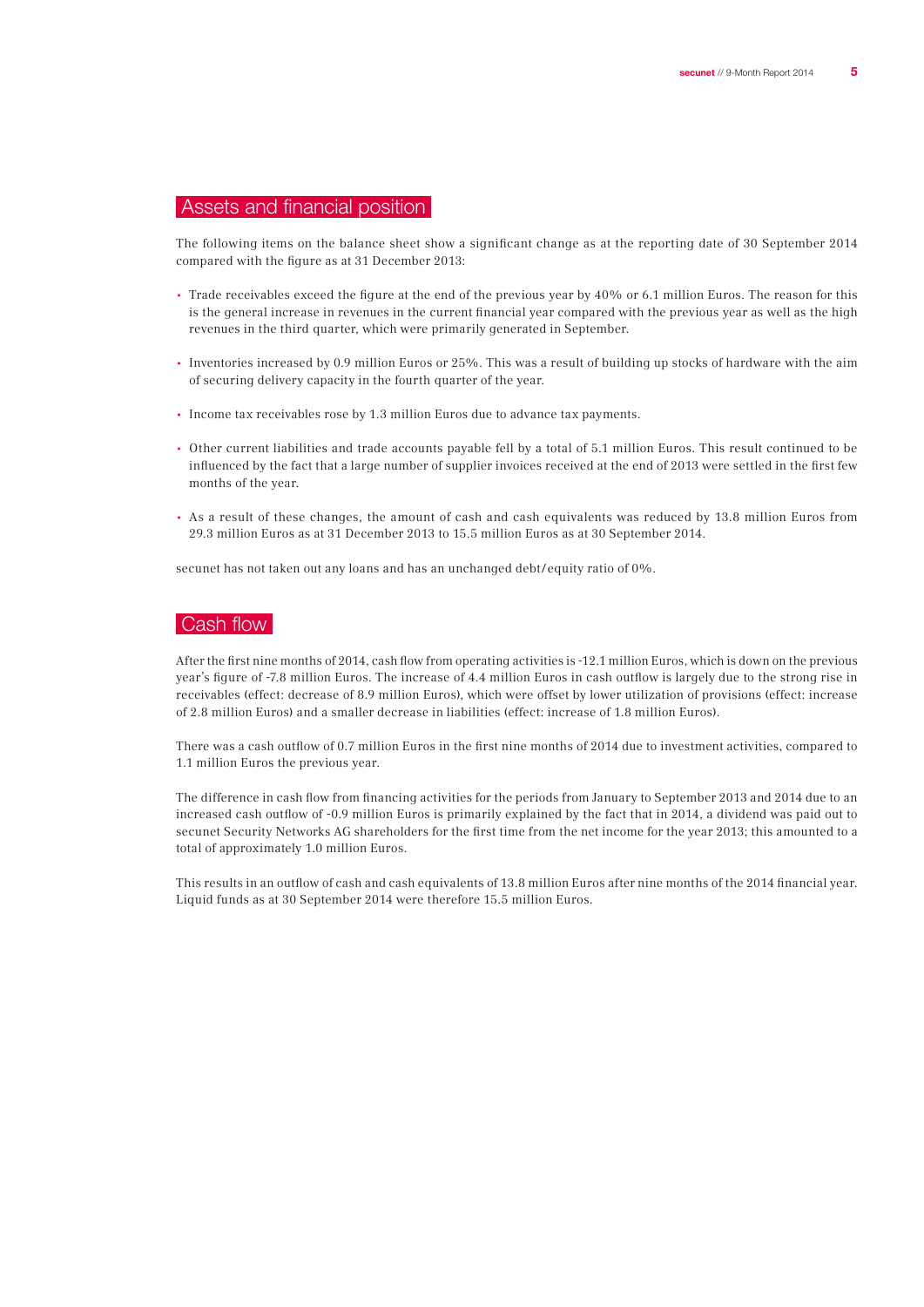#### Investments

In the first nine months of the 2014 financial year, secunet invested a total of 0.7 million Euros compared to 1.0 million Euros in the same period of the previous year. secunet's capital expenditure is mainly for the purchase and replacement of hardware, software and other business equipment.

## Employees

As at 30 September 2014, the number of secunet Group employees totalled 353, which is 17 individuals or 5% more than on the same reporting date of the previous year. The new appointments were made primarily in the areas of consulting, development and distribution.

#### Order book

As at 30 September 2014, the order book according to IFRS had increased by 17% compared with the same date the previous year, from 39.9 million Euros to 46.6 million Euros. Once the provisional budget management had come to an end, the order book increased by 33% in the third quarter of the current year alone (from 35.1 million Euros as at 30 June 2014).

## Outlook, risks and opportunities

Compared with the preparation phase of the 2013 Annual Financial Statement (March 2014), the estimates of the Management Board with regard to business performance in 2014 are unchanged. Its view of opportunities and risks for secunet Security Networks AG also remains the same as that of 31 December 2013. No risks that threaten the continued existence of the Company have currently been identified.

In recent years, scheduled major projects have often been postponed by customers. Most recently in 2013, this led to a revision of expectations and reduced business results. In 2014, once the provisional budget management was terminated, the corresponding catch-up effect occurred: In September, for example, the provision of SINA was commissioned as part of the German army's project to harmonise and migrate management information systems (HaFIS). The development in other infrastructure projects is also positive, for example, in the Border Control sector (eGates). Incoming orders and revenues therefore increased sharply during the course of the third quarter. For the fourth quarter of 2014, the Management Board of secunet Security Networks AG is anticipating a continuation of this trend. The Management Board is therefore confirming its forecast for the 2014 financial year accordingly. A significant increase in both revenues and earnings before interest and taxes (EBIT) is anticipated: the business results are expected to exceed those seen in the very successful year 2012.

#### Forward-looking statements

This 9-Month Report contains statements regarding the future performance of secunet Security Networks AG and economic and political developments. These statements are opinions that we have formed based on the information currently available to us. Should the assumptions on which these statements are based not be applicable or should further risks arise, the actual results may deviate from the results currently expected. We cannot therefore offer any guarantee as to the accuracy of these statements.

Essen, 4 November 2014

Dr Rainer Baumgart Thomas Pleines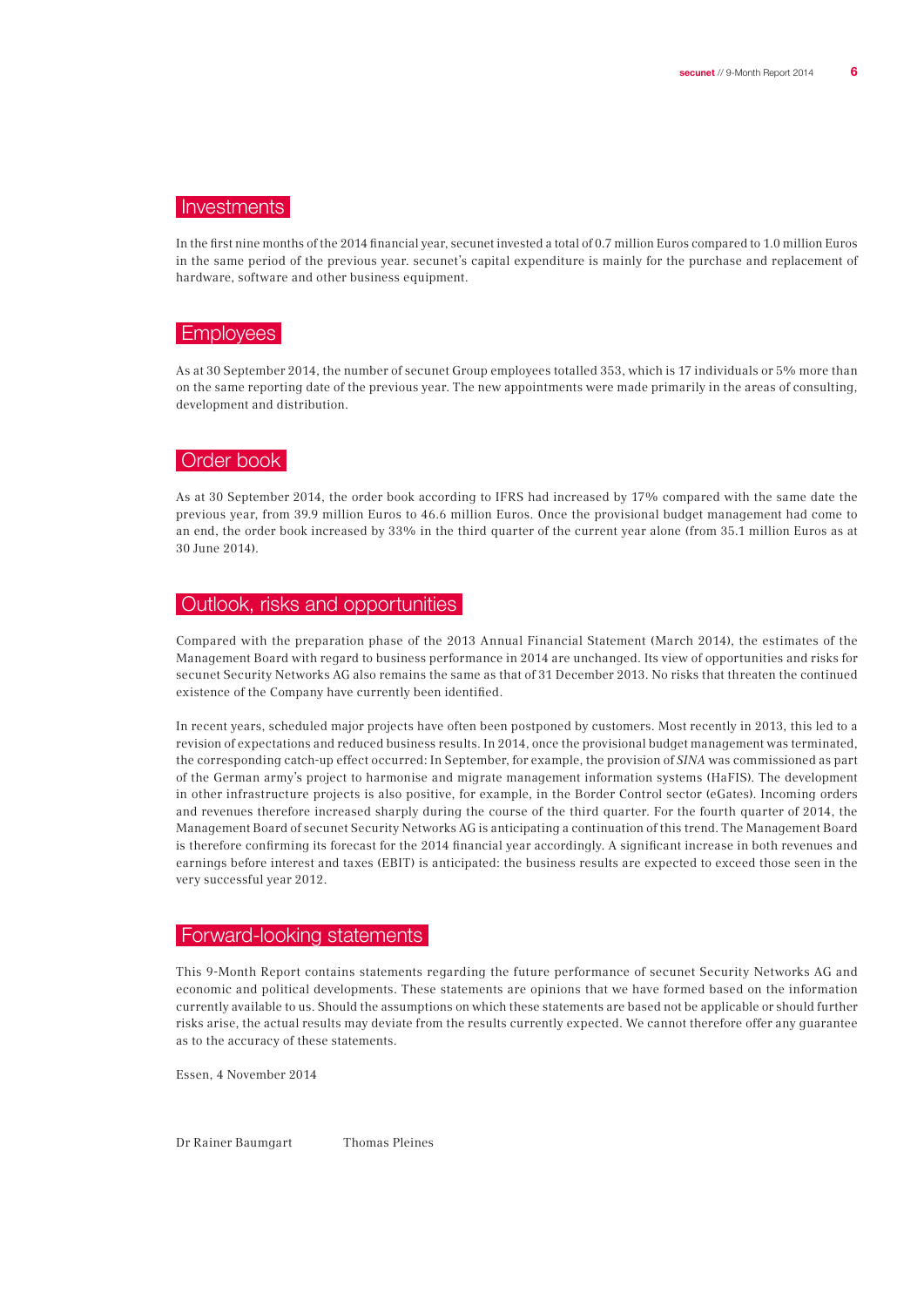# **Condensed** Interim Financial Statement for the first nine months of 2014

OF SECUNET SECURITY NETWORKS Aktiengesellschaft

## Consolidated balance sheet

(According to IFRS) as at 30 September 2014

| <b>Assets</b><br>in Euro      | 30 Sep 2014   | 31 Dec 2013        |
|-------------------------------|---------------|--------------------|
| <b>Current assets</b>         |               |                    |
| Cash and cash equivalents     | 15,459,130.32 | 29,265,027.15      |
| Trade receivables             | 21,474,792.81 | 15,363,069.15      |
| Intercompany financial assets | 556,247.50    | 371,905.64         |
| Inventories                   | 4,561,785.31  | 3,634,082.80       |
| Other current assets          | 654,386.20    | 376,927.27         |
| Income tax receivables        | 1,434,636.19  | 136,704.68         |
| Total current assets          | 44,140,978.33 | 49, 147, 716.69    |
|                               |               |                    |
| Non-current assets            |               |                    |
| Property, plant and equipment | 1,689,411.09  | 1,860,397.00       |
| Intangible assets             | 118,921.00    | 133,737.00         |
| Goodwill                      | 2,950,000.00  | 2,950,000.00       |
| Other financial assets        | 2,687,712.29  | 2,608,957.87       |
| Deferred taxes                | 682,299.14    | 682,261.37         |
| Total non-current assets      | 8,128,343.52  | $8,\!235,\!353.24$ |
|                               |               |                    |
| <b>Total assets</b>           | 52,269,321.85 | 57,383,069.93      |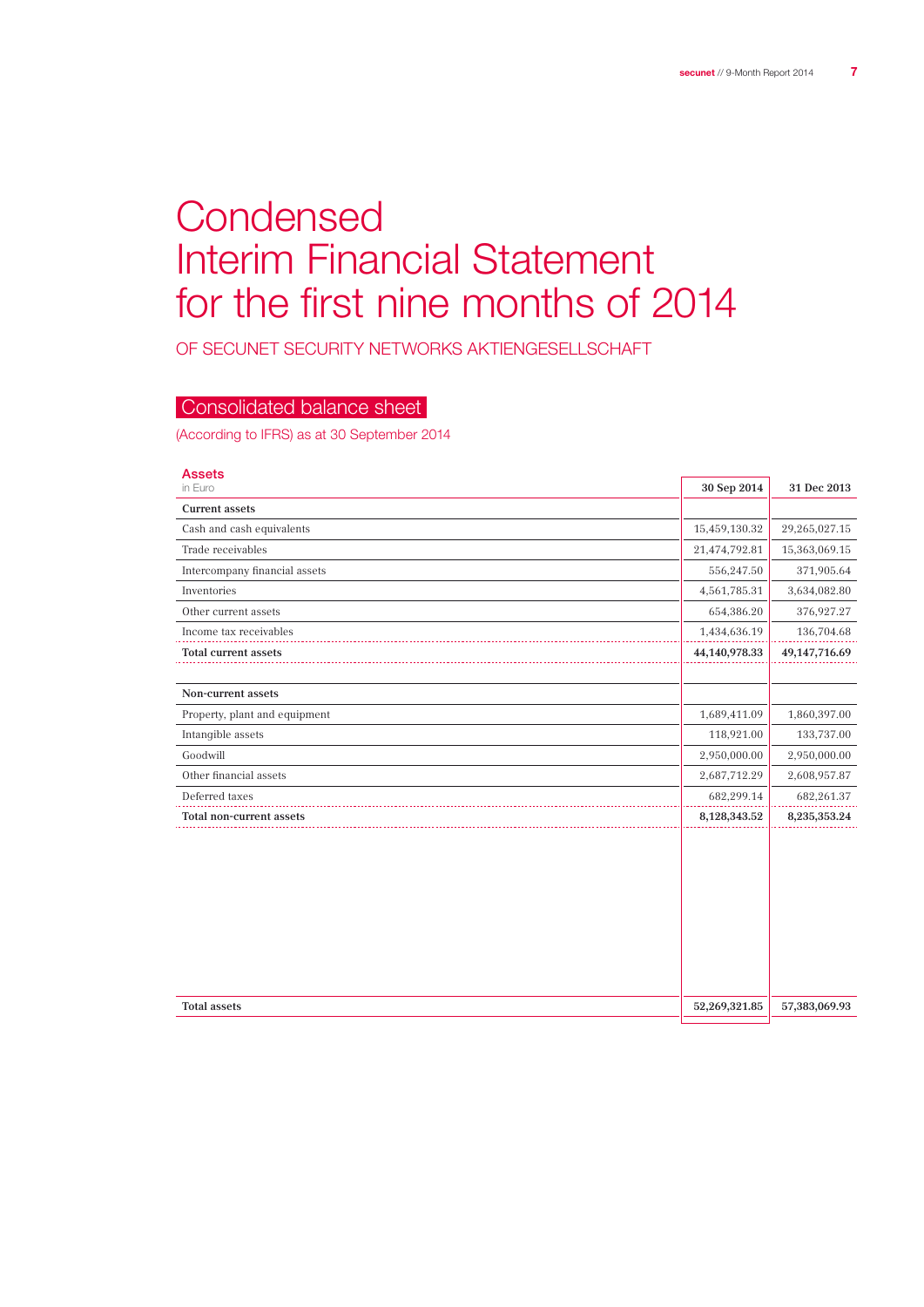| Liabilities<br>in Euro                      | 30 Sep 2014   | 31 Dec 2013    |
|---------------------------------------------|---------------|----------------|
| <b>Current liabilities</b>                  |               |                |
| Trade accounts payable                      | 4,652,782.24  | 7,306,479.12   |
| Intercompany payables                       | 21,756.00     | 25,773.19      |
| Other provisions                            | 4,752,375.47  | 5,001,701.68   |
| Income tax liabilities                      | 0.00          | 98,248.27      |
| Other current liabilities                   | 2,142,493.35  | 4,581,351.72   |
| Deferred income                             | 3,958,494.65  | 3, 197, 455.83 |
| <b>Total current liabilities</b>            | 15,527,901.71 | 20,211,009.81  |
|                                             |               |                |
| <b>Non-current liabilities</b>              |               |                |
| Deferred taxes                              | 409,923.96    | 260,213.60     |
| Provisions for pensions                     | 3,926,793.20  | 3,718,796.00   |
| Other provisions                            | 114,111.00    | 114,111.00     |
| <b>Total non-current liabilities</b>        | 4,450,828.16  | 4,093,120.60   |
| Equity                                      |               |                |
| Share capital                               | 6,500,000.00  | 6,500,000.00   |
| Capital reserves                            | 21,922,005.80 | 21,922,005.80  |
| Reserve for treasury shares                 | $-103,739.83$ | $-103,739.83$  |
| Group profit/loss carryforward              | 4,358,523.14  | 2,953,060.90   |
| Group profit                                | 181,632.12    | 2,375,887.54   |
| Accumulated other comprehensive income/loss | $-567,829.25$ | $-568,274.89$  |
| <b>Total equity</b>                         | 32,290,591.98 | 33,078,939.52  |
| <b>Total liabilities</b>                    | 52,269,321.85 | 57,383,069.93  |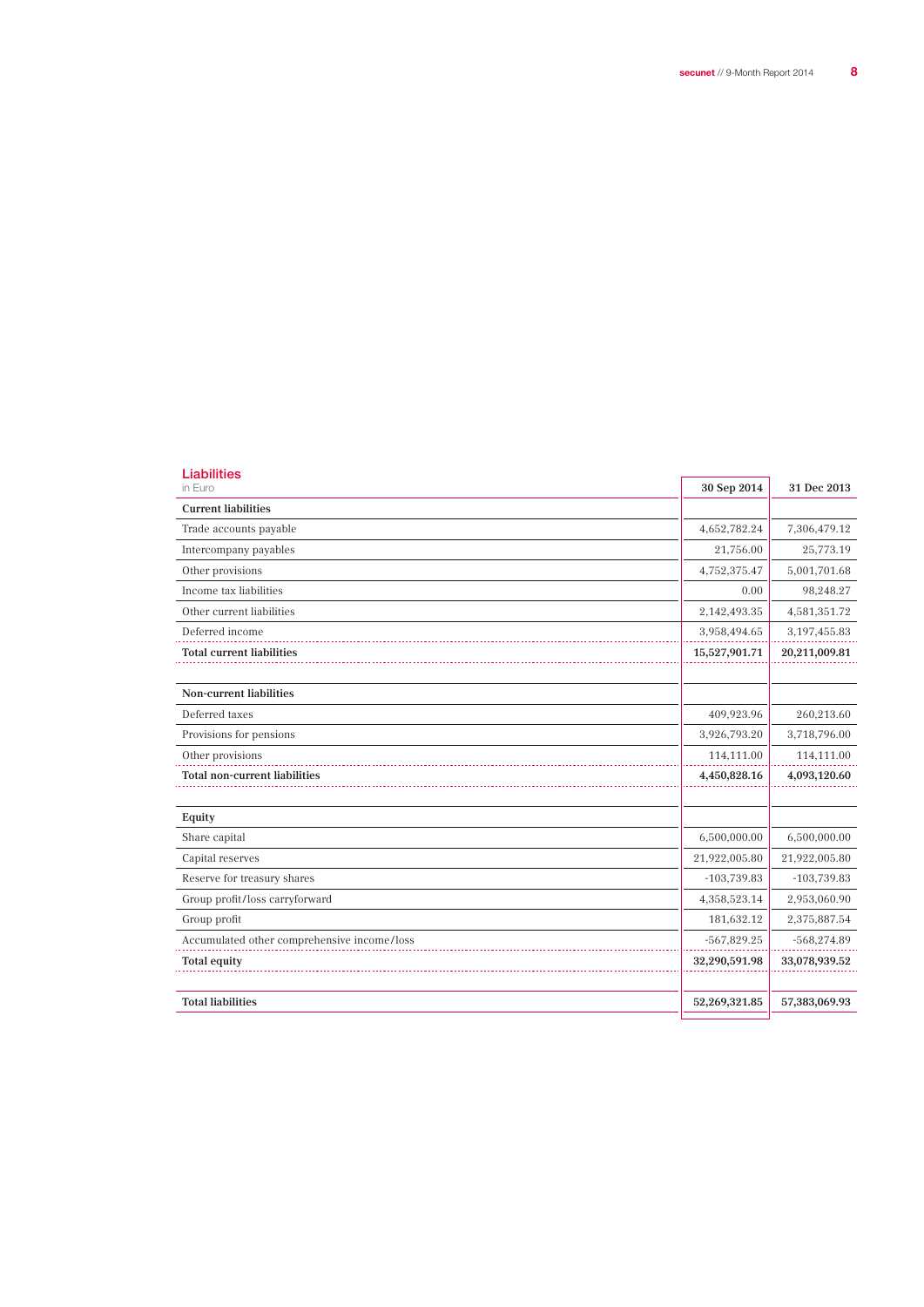## Consolidated income statement

(According to IFRS) for the period 1 January 2014 to 30 September 2014

| in Euro                                                          | $1$ Jul-<br>30 Sep 2014 | $1$ Jul-<br>30 Sep 2013 | $1 Jan-$<br>30 Sep 2014 | 1 Jan-<br>30 Sep 2013 |
|------------------------------------------------------------------|-------------------------|-------------------------|-------------------------|-----------------------|
| Revenue                                                          | 19,431,140.01           | 13,944,469.51           | 48,217,716.24           | 41,266,328.39         |
| Cost of sales                                                    | $-14,841,880.00$        | $-11,021,879.96$        | $-38,802,971.67$        | $-32,808,199.81$      |
| Gross profit on sales                                            | 4,589,260.01            | 2,922,589.55            | 9,414,744.57            | 8,458,128.58          |
|                                                                  |                         |                         |                         |                       |
| Selling expenses                                                 | $-2,011,296.37$         | $-1,851,863.76$         | $-6,324,960.27$         | $-5,984,116.94$       |
| Research and development expenses                                | $-27,365.00$            | 466.66                  | $-95,918.43$            | 1,706.13              |
| General administration costs                                     | $-943,283.57$           | $-804,258.85$           | $-2,653,726.69$         | $-2,514,864.09$       |
| Other operating income                                           | 0.00                    | 0.00                    | 0.00                    | 1,768.98              |
| Other operating expenses                                         | $-202.00$               | 0.00                    | $-1,448.00$             | 0.00                  |
| Earnings from operating activities                               | 1,607,113.07            | 266,933.60              | 338,691.18              | $-37,377.34$          |
|                                                                  |                         |                         |                         |                       |
| Earnings before interest and income tax                          | 1,607,113.07            | 266,933.60              | 338,691.18              | $-37,377.34$          |
|                                                                  |                         |                         |                         |                       |
| Interest income                                                  | 37,764.74               | 7,020.32                | 102,576.10              | 31,143.10             |
| Interest expense                                                 | $-33,715.40$            | $-32,303.14$            | $-109,346.62$           | $-95,361.13$          |
| Earnings before tax                                              | 1,611,162.41            | 241,650.78              | 331,920.66              | $-101,595.37$         |
|                                                                  |                         |                         |                         |                       |
| Income taxes                                                     | $-547,575.29$           | $-93,075.06$            | $-150,288.54$           | $-7,013.45$           |
| Group profit/loss for the period                                 | 1,063,587.12            | 148,575.72              | 181,632.12              | $-108,608.82$         |
|                                                                  |                         |                         |                         |                       |
| Earnings per share (diluted and undiluted)                       | 0.16                    | 0.02                    | 0.03                    | $-0.02$               |
| Average number of shares outstanding (diluted, undiluted, units) | 6,469,502               | 6,469,502               | 6,469,502               | 6,469,502             |
|                                                                  |                         |                         |                         |                       |

## Consolidated statement of comprehensive income

(According to IFRS) for the period 1 January 2014 to 30 September 2014

| in Euro                                                                       | $1$ Jul –<br>30 Sep 2014 | $1$ Jul –<br>30 Sep 2013 | $1 Jan-$<br>30 Sep 2014 | $1 Jan-$<br>30 Sep 2013 |
|-------------------------------------------------------------------------------|--------------------------|--------------------------|-------------------------|-------------------------|
| Group profit/loss for the period                                              | 1,063,587.12             | 148,575.72               | 181,632.12              | $-108,608.82$           |
| Items that can be transferred to the income statement                         |                          |                          |                         |                         |
| Currency conversion differences<br>(change not recognised in profit and loss) | 56.91                    | 1.918.45                 | 445.64                  | $-4.608.10$             |
| Comprehensive income/loss                                                     | 1,063,644.03             | 150.494.17               | 182,077.76              | $-113.216.92$           |
|                                                                               |                          |                          |                         |                         |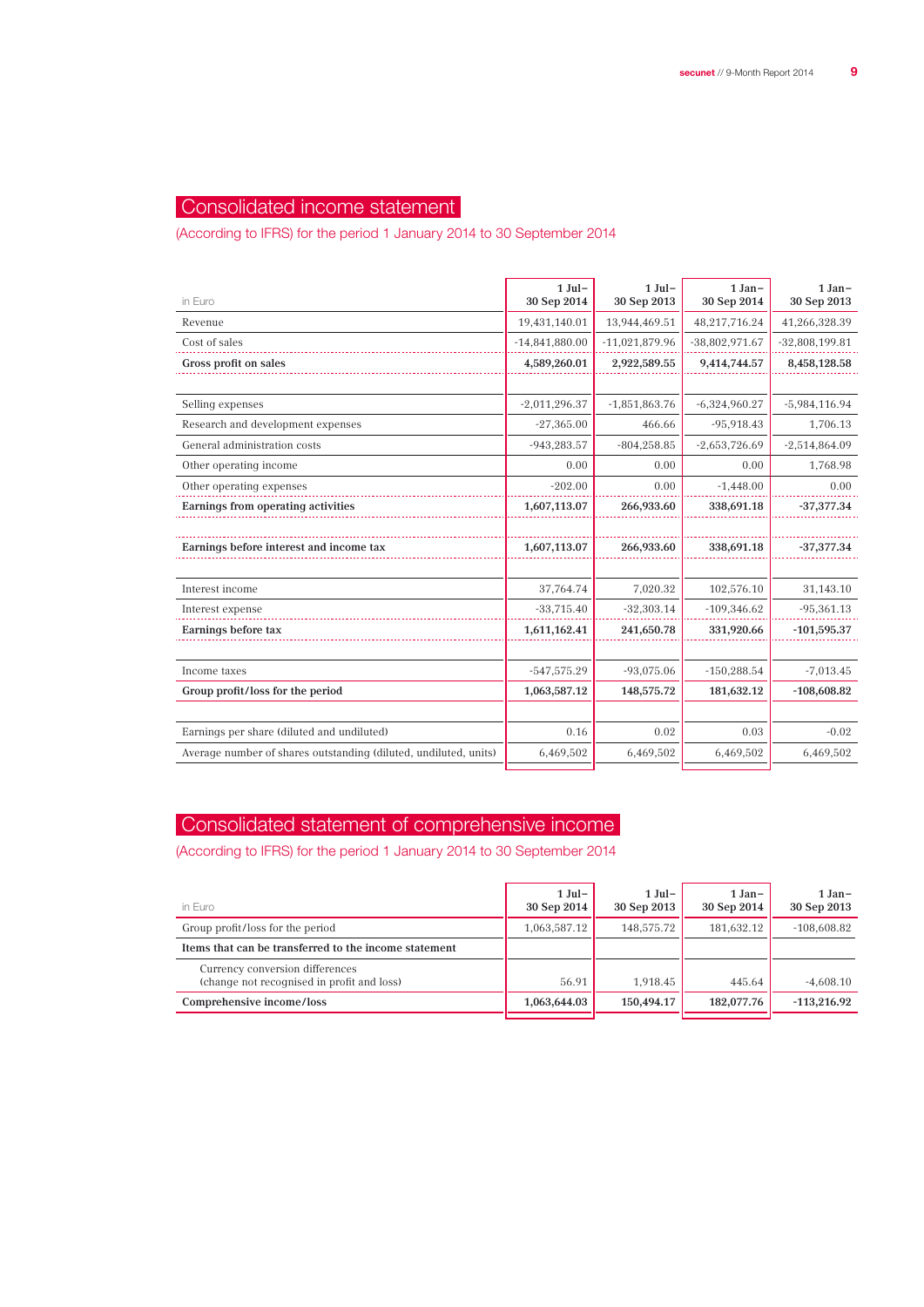## Consolidated cash flow statement

(According to IFRS) for the period 1 January 2014 to 30 September 2014

| in Euro                                                                                       | $1 Jan-$<br>30 Sep 2014 | $1 Jan-$<br>30 Sep 2013 |
|-----------------------------------------------------------------------------------------------|-------------------------|-------------------------|
| Cash flow from operating activities                                                           |                         |                         |
| Group earnings before tax (EBT) for the period                                                | 331,920.66              | $-101,595.37$           |
| Depreciation and amortisation of tangible and intangible fixed assets                         | 824,194.50              | 810,883.58              |
| Change in provisions                                                                          | $-141,598.01$           | $-2,956,512.98$         |
| Book gains/losses (net) on the sale of intangible assets and of property, plant and equipment | 5,184.00                | $-1,768.98$             |
| Interest result                                                                               | 6,770.52                | 64,218.03               |
| Change in receivables, other assets and prepaid expenses                                      | $-7,501,241.31$         | 1,384,890.70            |
| Change in payables and deferred income                                                        | $-4,335,547.96$         | $-6,081,245.92$         |
| Tax paid                                                                                      | $-1,396,795.73$         | $-947,092.87$           |
| Cash from operating activities                                                                | $-12,207,113.33$        | $-7,828,223.81$         |
|                                                                                               |                         |                         |
| Cash flow from investing activities                                                           |                         |                         |
| Purchase of intangible assets and of property, plant and equipment                            | $-656,202.59$           | $-1,040,048.62$         |
| Proceeds from the sale of intangible assets and of property, plant and equipment              | 12,626.00               | 11,727.98               |
| Purchase of financial assets                                                                  | $-78,754.42$            | $-78,754.44$            |
| Cash from investment activities                                                               | $-722,331.01$           | $-1,107,075.08$         |
|                                                                                               |                         |                         |
| Cash flow from financing activities                                                           |                         |                         |
| Dividend payment                                                                              | $-970,425.30$           | 0.00                    |
| Interest received                                                                             | 102,576.10              | 31,143.10               |
| Interest paid                                                                                 | $-9,077.62$             | $-3,795.13$             |
| Cash generated from financing activities                                                      | $-876,926.82$           | 27,347.97               |
| Effects of exchange rate changes on cash and cash equivalents                                 | 474.33                  | $-4,520.34$             |
| Changes in cash and cash equivalents                                                          | $-13,805,896.83$        | $-8,912,471.26$         |
| Cash and cash equivalents at the beginning of the period                                      | 29,265,027.15           | 24,024,789.75           |
| Cash and cash equivalents at the end of the period                                            | 15,459,130.32           | 15, 112, 318.49         |
|                                                                                               |                         |                         |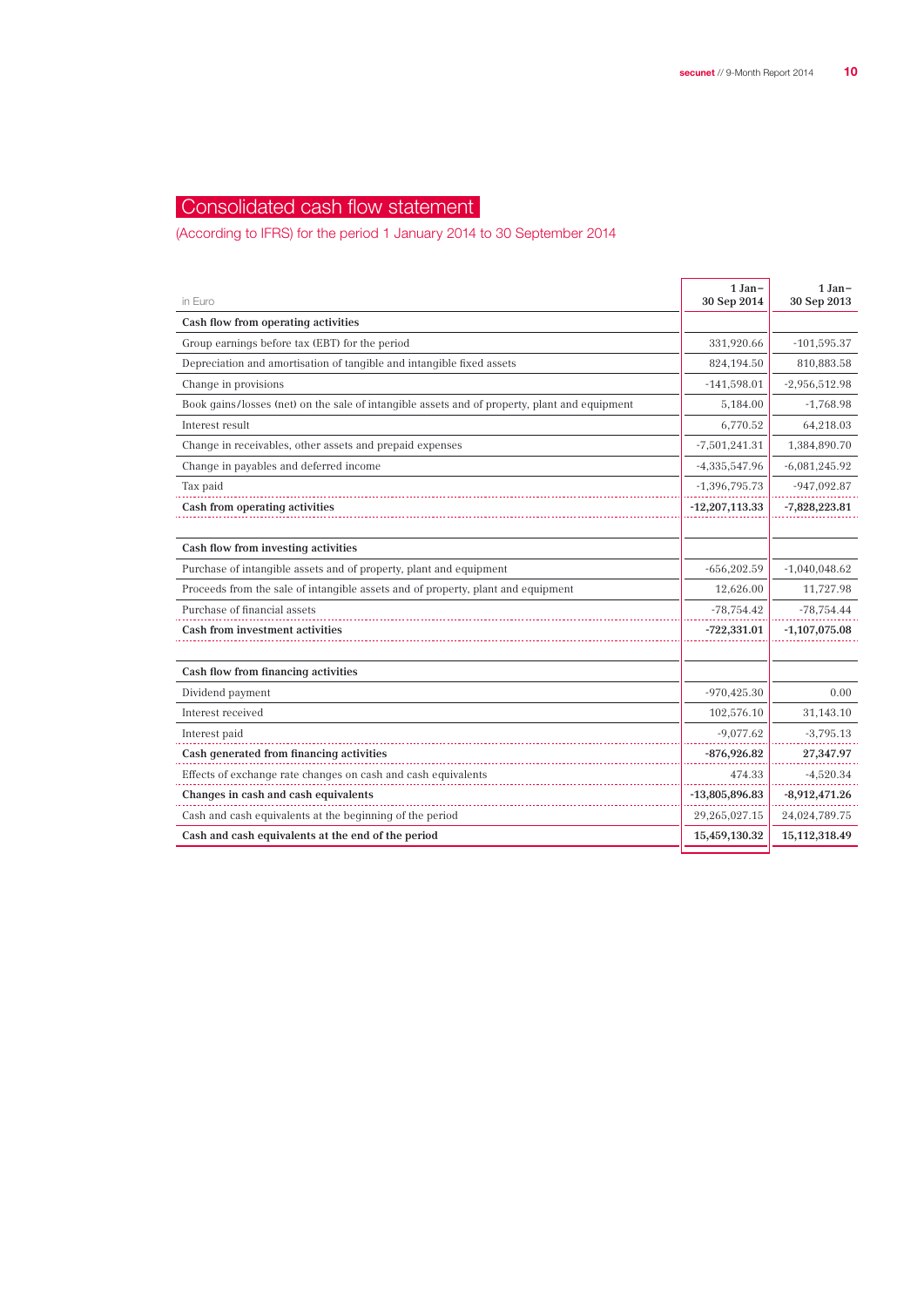## Consolidated statement of changes in equity

(According to IFRS) for the period from 1 January 2013 to 30 September 2014

|              |               |                                       |                           | <b>Accumulated other</b><br>comprehensive income/loss          |                   |                                                                   |                                  |
|--------------|---------------|---------------------------------------|---------------------------|----------------------------------------------------------------|-------------------|-------------------------------------------------------------------|----------------------------------|
|              |               |                                       |                           | Items that cannot be<br>transferred to the income<br>statement |                   | Items that<br>can be<br>transferred<br>to the income<br>statement |                                  |
|              |               | Reserve<br>for                        | <b>Net</b><br>accumulated | Actuarial                                                      |                   |                                                                   |                                  |
| capital      | reserves      | shares                                | losses                    | losses                                                         | taxes             | laneous                                                           | Total                            |
| 6,500,000.00 | 21,922,005.80 | $-103,739.83$                         | 2,953,060.90              | $-1,273,613.00$                                                | 411,122.28        | $-3,208.18$                                                       | 30,405,627.97                    |
|              |               |                                       | $-108,608.82$             | 0.00                                                           | 0.00              | 0.00                                                              | $-108,608.82$                    |
|              |               |                                       | 0.00                      | 0.00                                                           | 0.00              | $-4,608.10$                                                       | $-4,608.10$                      |
|              |               | $-103,739.83$                         | 2,844,452.08              | $-1,273,613.00$                                                | 411,122.28        | $-7,816.28$                                                       | 30,292,411.05                    |
|              |               |                                       | 2,484,496.36              | 0.00                                                           | 0.00              | 0.00                                                              | 2,484,496.36                     |
|              |               |                                       | 0.00                      | 460,406.00                                                     |                   |                                                                   | 302,032.11                       |
| 6,500,000.00 | 21,922,005.80 | $-103,739.83$                         | 5,328,948.44              | $-813,207.00$                                                  | 262,503.22        | $-17,571.11$                                                      | 33,078,939.52                    |
|              |               |                                       | 181,632.12                | 0.00                                                           | 0.00              | 0.00                                                              | 181,632.12                       |
|              |               |                                       |                           |                                                                |                   |                                                                   | 445.64                           |
|              |               |                                       | $-970,425.30$             | 0.00                                                           | 0.00              | 0.00                                                              | $-970,425.30$                    |
| 6,500,000.00 | 21,922,005.80 | $-103,739.83$                         | 4,540,155.26              | $-813,207.00$                                                  | 262,503.22        | $-17,125.47$                                                      | 32,290,591.98                    |
|              | <b>Share</b>  | Capital<br>6,500,000.00 21,922,005.80 | Treasury                  | profit and<br>0.00                                             | qains and<br>0.00 | Deferred<br>$-148,619.06$<br>0.00                                 | Miscel-<br>$-9,754.83$<br>445.64 |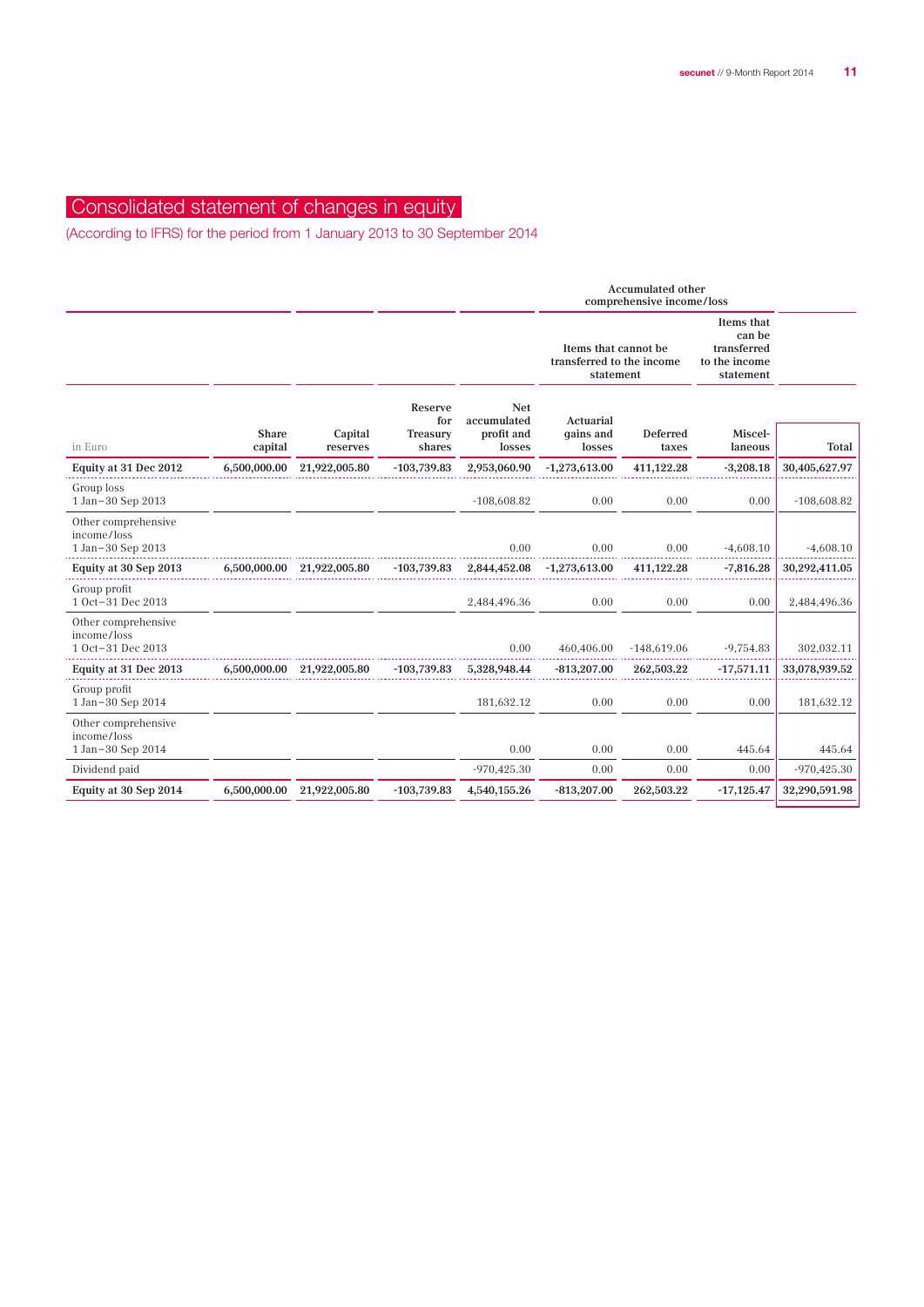# Selected explanatory notes

The quarterly financial report of secunet Security Networks pursuant to Article 37w of the German Securities Trading Law (Wertpapierhandelsgesetz, WpHG) dated 30 September 2014 was compiled in accordance with the International Accounting Standard (IAS) 34 "Interim Report". This quarterly financial report is condensed. It is to be read in conjunction with the IFRS Consolidated Financial Statements dated 31 December 2013 (Consolidated Financial Statements). This quarterly financial report was approved by the Management Board of secunet Security Networks AG on 4 November 2014.

#### Accounting principles

From 1 January 2014, the provisions of IFRS 10, 11 and 12 are to be used for consolidation purposes. In this respect, the consolidation principles have been amended from those used for the Consolidated Annual Financial Statements for the 2013 financial year. This application has not had any effect on the interim financial statements.

The currency translation, accounting and measurement methods correspond to those used for the Consolidated Annual Financial Statements for the 2013 financial year. The Consolidated Financial Statements of secunet Security Networks AG as at 31 December 2013 were produced on the basis of Articles 315 and 115a of the German Commercial Code (Handelsgesetzbuch, HGB) and in accordance with the International Financial Reporting Standards (IFRS) as they are to be applied in the European Union.

The figures shown in the consolidated balance sheet, consolidated income statement, consolidated statement of comprehensive income, consolidated cash flow statement and consolidated statement of changes in equity correspond to the normal course of business at secunet and do not include any extraordinary items.

A tax rate of 32.28% applies to the calculation of income taxes for national companies. Calculation of tax payable on income for foreign companies is based on the relevant rates of tax for those countries.

The preparation of the quarterly financial report requires a series of assumptions and estimates on the part of the management. As a result, it is possible that the figures reported in the interim report will deviate from the actual figures. The main assumptions and estimations are fundamentally unchanged compared to the Consolidated Annual Financial Statements as at 31 December 2013.

## **Consolidated Group**

In addition to secunet Security Networks AG, the Consolidated Financial Statements include all associate companies that are controlled by secunet AG. Control is considered to exist if secunet has the authority to dispose of the associate company, has a right to variable returns from the participation and has the opportunity to use the authority to dispose of the associate company in a way that can influence the variable returns. In the reporting period and in the 2013 financial year, there were no minority interests in equity or in the profit or loss for the respective period.

Compared with 31 December 2013, the consolidated Group was unchanged as at 30 September 2014. The two consolidated subsidiaries secunet s.r.o., Prague, Czech Republic, and secunet SwissIT AG, Solothurn, Switzerland, are in liquidation.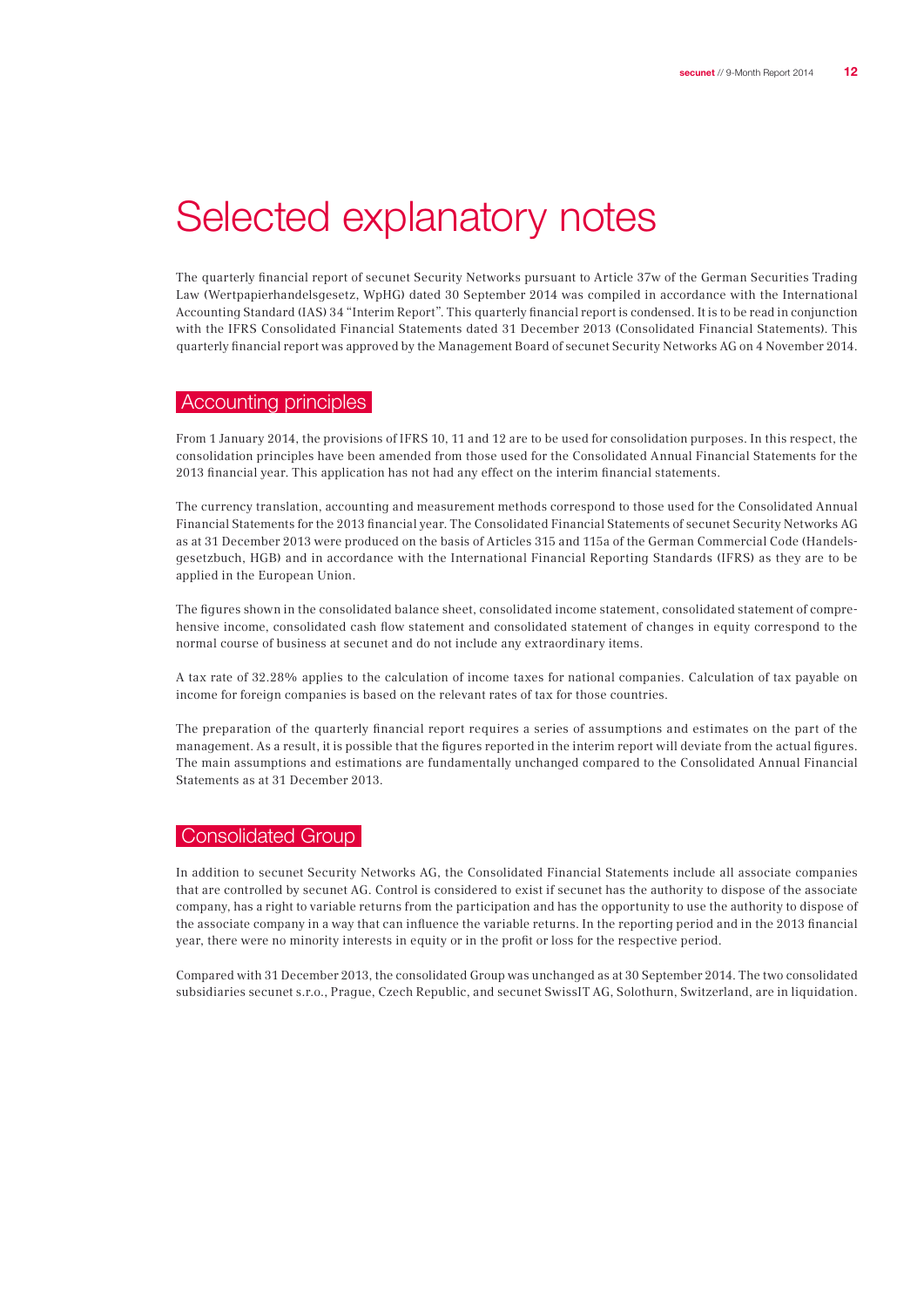## Treasury shares

As at 30 September 2014, the Company held 30,498 treasury shares, the same figure as at 31 December 2013; this equates to 0.5% of its share capital.

## Segment reporting

The secunet Group is split into two business units, the Public Sector and the Business Sector. Both business units are shown separately for the purposes of segment reporting, as they meet at least one of the quantitative thresholds defined in IFRS 8.13.

The Public Sector business unit addresses the highly complex security requirements of authorities, the military and international organisations. It focuses on High Security solutions and products based on the Secure Inter-Network Architecture, SINA, developed in conjunction with the German Federal Office for Information Security (Bundesamt für Sicherheit in der Informationstechnik, BSI). The Public Sector also supports authorities in Germany and abroad in all areas relating to e-government and IT security. These include, among other things, biometric solutions and electronic ID (eID) documents, the electronic health system (e-health), security awareness and secure web solutions. This business unit also operates a BSI-certified evaluation laboratory for IT conformity.

In the Business Sector business unit the focus is on security issues affecting companies in the private sector. Its product line includes Public Key Infrastructures, mobile security and network security. In all areas, analyses, consulting and complete solutions are tailored to each customer's specific requirements. In addition, solutions to the specific IT security issues affecting the automotive industry and for providers in the field of critical infrastructures are also supplied here.

| Segment report 9M 2014<br>in thousand Euros | Public<br>Sector | <b>Business</b><br><b>Sector</b> | secunet<br>9M 2014 |
|---------------------------------------------|------------------|----------------------------------|--------------------|
| Seqment revenue                             | 38,770           | 9,447                            | 48,217             |
| Cost of sales                               | $-31,696$        | $-7,106$                         | $-38,802$          |
| Selling expenses                            | $-4,398$         | $-1,927$                         | $-6,325$           |
| Research and development costs              | $-96$            | $\mathbf{0}$                     | $-96$              |
| Administrative costs                        | $-2,021$         | $-634$                           | $-2,655$           |
| Seqment result (EBIT)                       | 559              | $-220$                           | 339                |
| Interest result                             |                  |                                  | -6                 |
| Group profit before tax                     |                  |                                  | 333                |
|                                             |                  |                                  |                    |
| Goodwill                                    | 2,668            | 282                              | 2,950              |

| Segment report 9M 2013<br>in thousand Euros | Public<br>Sector | <b>Business</b><br>Sector | secunet<br>9M 2013 |
|---------------------------------------------|------------------|---------------------------|--------------------|
| Segment revenue                             | 30,604           | 10,663                    | 41,267             |
| Cost of sales                               | $-25,051$        | $-7,756$                  | $-32,807$          |
| Selling expenses                            | $-4,138$         | $-1,846$                  | $-5,984$           |
| Research and development costs              | $\mathbf{2}$     | $\mathbf{0}$              | $\mathbf{2}$       |
| Administrative costs                        | $-1,895$         | $-620$                    | $-2,515$           |
| Seqment result (EBIT)                       | $-478$           | 441                       | $-37$              |
| Interest result                             |                  |                           | $-64$              |
| Group profit before tax                     |                  |                           | $-101$             |
|                                             |                  |                           |                    |
| Goodwill                                    | 2,668            | 282                       | 2,950              |

The transfer prices are essentially in line with the prices for third-party transactions.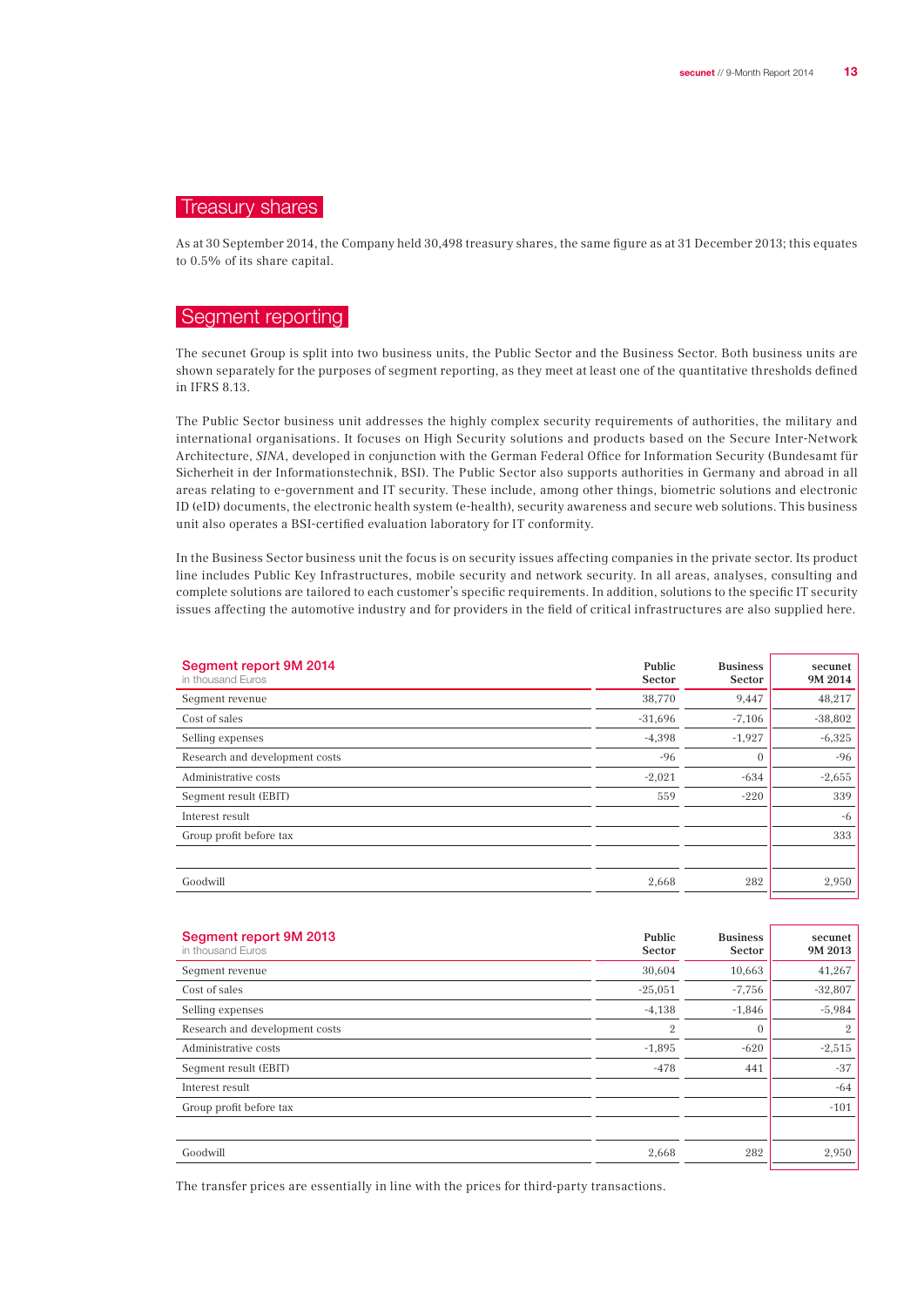The accounting principles for the segments are identical to those used for the Consolidated Financial Statements. Using apportionments, expenses (e.g. overhead costs) that are not directly allocable to the reportable segments are allocated to the reportable segments. The segments are managed on the basis of the segment result.

With the exception of non-essential components, the segments' assets are focused on the domestic market. There were no significant changes to the segment assets as at the reporting date.

### Related party disclosures

The consolidated companies within the secunet Group have an association with their main shareholder, Giesecke & Devrient GmbH, Munich and its affiliated companies, in the course of their normal business activities. In addition, the main shareholder is granted short-term loans. All transactions are conducted in accordance with normal market practice.

In the first nine months of 2014, no Management Board members were promised or granted any benefits by a third party in respect of their activity as members of the Management Board. In the first nine months of 2014, the members of the Supervisory Board did not receive any other remuneration (over and above the Supervisory Board remuneration as regulated in the Articles of Association of secunet Security Networks) or benefits for services provided personally, in particular consulting and agency services. Neither the members of the Management Board nor the members of the Supervisory Board received any loans from the Company.

#### Events after the end of the interim reporting period

There were no significant events after the reporting date.

Essen, 4 November 2014

Dr Rainer Baumgart Thomas Pleines

# Responsibility Statement

"  To the best of our knowledge, and in accordance with the applicable accounting principles for interim financial reporting, the Consolidated Interim Financial Statements give a true and fair view of the assets, liabilities, financial position and results of operations of the Group, and the Interim Group Management Report includes a fair review of the development and performance of the business and the position of the Group, together with a description of the principal opportunities and risks associated with the expected development of the Group for the rest of the financial year. "

Essen, 4 November 2014

Dr Rainer Baumgart Thomas Pleines